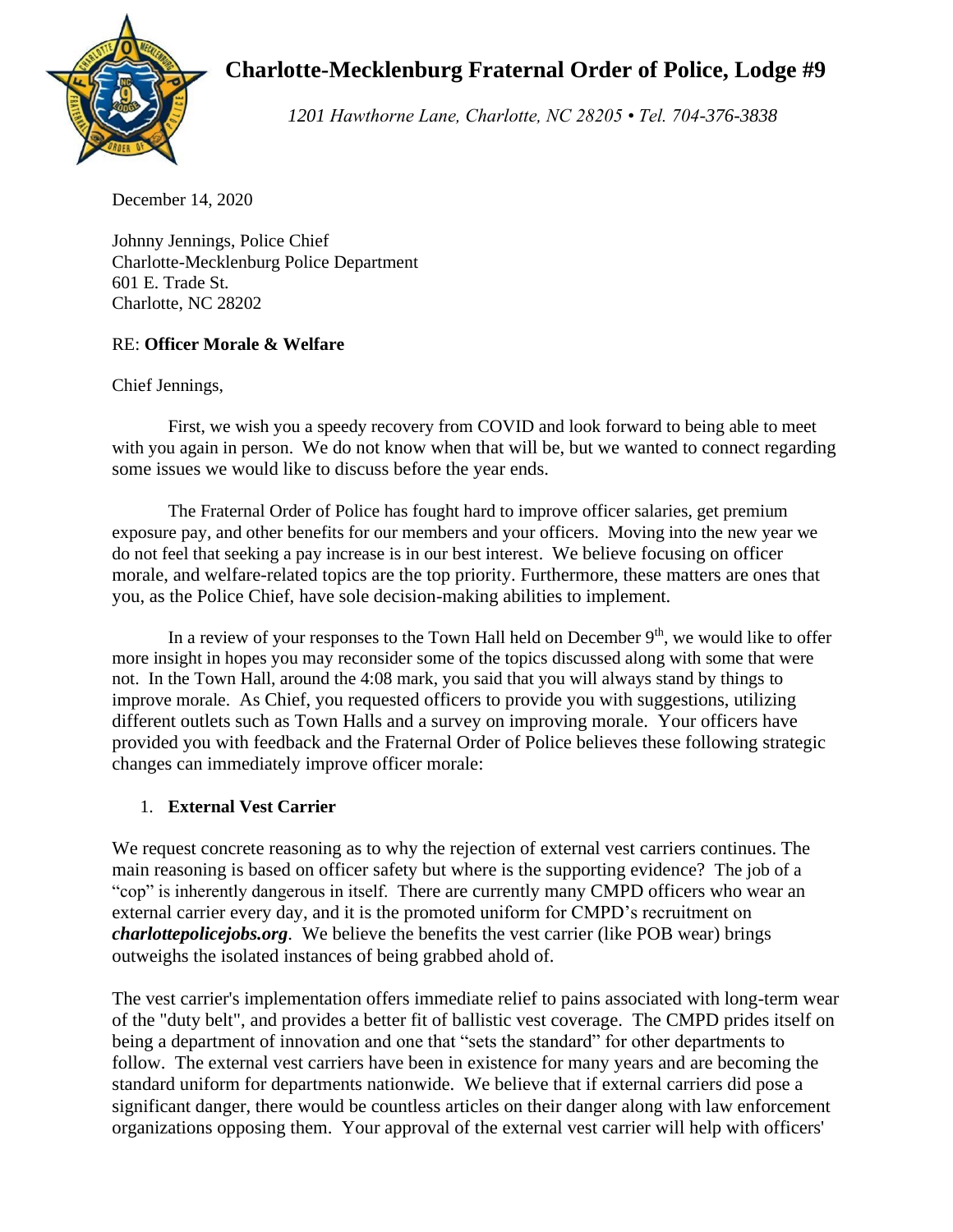# **Charlotte-Mecklenburg Fraternal Order of Police, Lodge #9**



*1201 Hawthorne Lane, Charlotte, NC 28205 • Tel. 704-376-3838*

health and morale and we ask you to reconsider and, if not previously done so, consult with departments who utilize a similar vest to see if any safety concerns outweigh the benefits.

## 2. **Take-Home Cars for South Carolina Residents** (topic starts at 26:46 mark)

Currently, the CMPD Policy of "take-home" cars is only available to officers that reside within CMPD's response areas. We support this policy but request that you allow officers who, by their assignment, are provided a car to be eligible to take them home regardless of where they reside, including South Carolina. Currently, officers and detectives in specialized assignments, along with members of command take their cars home that do not reside within Mecklenburg County. In fact, according to the NC Board of Elections website, all but one of your Deputy Chiefs reside outside of Mecklenburg County and regularly take their City car home.

We would argue that there is no greater benefit to the City by those who take cars home to counties other than Mecklenburg than if a car was driven to a home in York County. The benefits are the same regardless of where a car is parked. There are no legal justifications that would prevent this from occurring and as your reply indicated, you are open to allowing it in a to and from work capacity only. We would ask that you trust your officers enough to abide by this rule and hold those who violate it accountable. We feel there is ample justification to show the benefit.

It is hard to believe that an officer, detective, or member of command who resides in Iredell, Stanley, Union, Gaston, Cabarrus, Cleveland, Anson, and other counties somehow has greater abilities than they would if they were to live in York County or one of equal distance into South Carolina. We support incentivizing officers for living in CMPD's jurisdiction, but penalizing them for not shows bias and negatively impacts morale.

## 3. **SWAT Mandate that members reside in North Carolina**

While this is not currently in the SWAT SOP, we have confirmed that officers who reside in South Carolina will be ineligible for SWAT. We understand this rule is in the process of being added. CMPD allows officers to reside in both North and South Carolina. We feel that preventing any officer who is compliant with departmental policies to be ineligible for any assignment based on where they reside is discriminatory. A justification for this rule, as we understand it, is that because the car cannot be taken home to South Carolina, it impedes response time. However, if #2 above was enacted, this rule becomes invalid. Officers, who may provide excellent service by becoming a member of the SWAT team, would lose this opportunity simply because of their zip code. This rule is one we feel is based on personal bias and is derived from the fact there are current SWAT members who do not reside in Mecklenburg County and can somehow respond quicker than if a member lived the same distance away in South Carolina.

## 4. **Internal Affairs Board Hearings**

The current implementation of Internal Affairs Boards leaves room for biased rulings. Officers who have matters before the Board are at the mercy of the Major. Boards are comprised of peers and other members of various ranks to hear facts of the case. Regardless of what each of these members may say, the Major can rule based on a unilateral decision. Even in cases where Subject Matter Experts (SME) finds in the officer's favor, the Major could still rule against these recommendations.